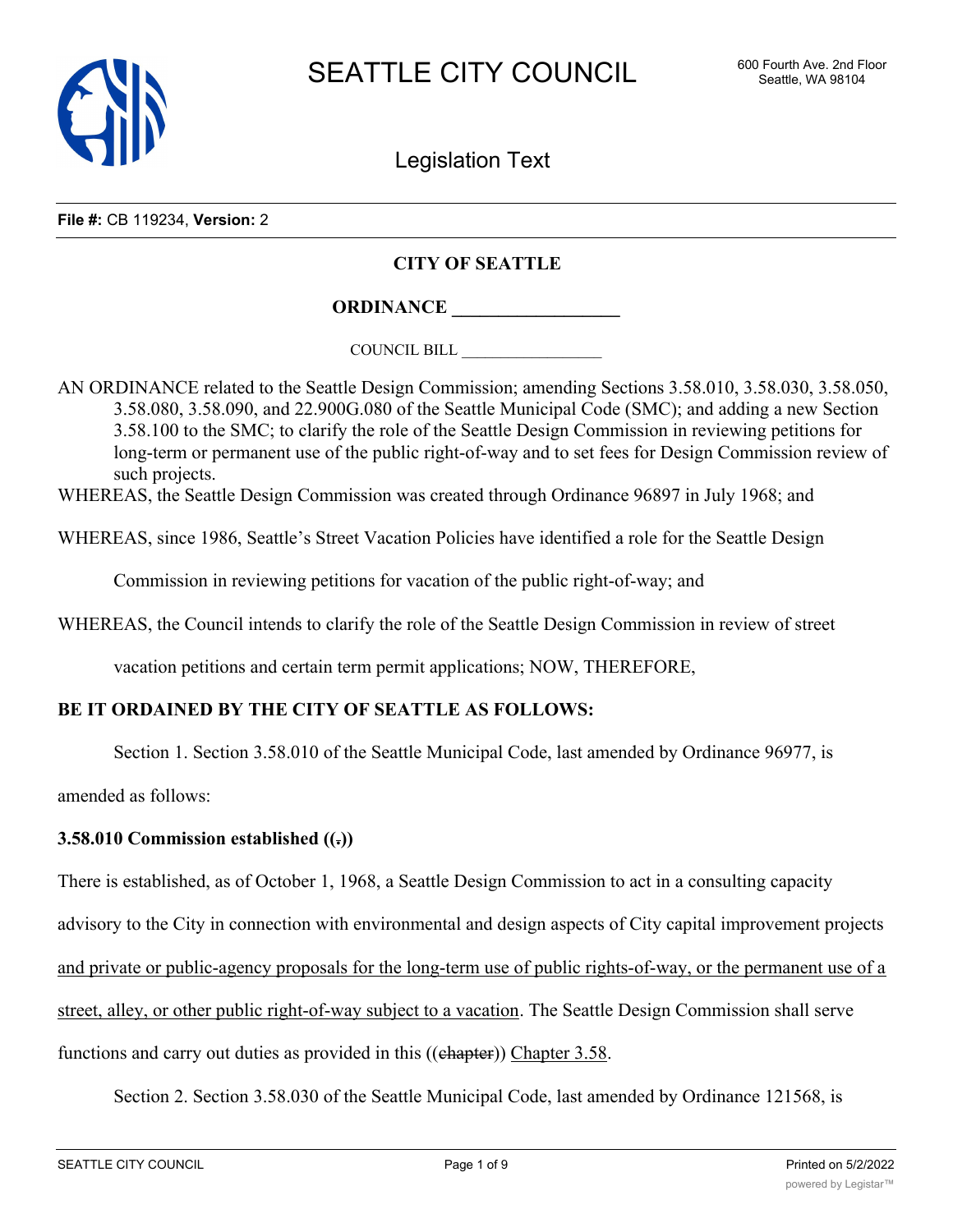amended as follows:

# **3.58.030 Membership ((.))**

Subject to the provisions of this ((chapter)) Chapter 3.58, the Commission shall act in a consulting capacity, advisory to the Mayor, the City Council, and appropriate City officials in connection with environmental and design aspects of capital improvement projects of the City and private or public-agency proposals for the longterm use of public rights-of-way, or the permanent use of a street, alley, or other public right-of-way subject to a vacation. The Commission shall consist of nine  $((4)$ ) members appointed by the Mayor, subject to confirmation  $((ef))$  by a majority of the City Council, and may be removed by the Mayor, subject to such confirmation. Membership shall include two  $((2))$  licensed architects, one  $((1))$  professional fine artist, and one  $((+))$  lay member; and  $((,))$  at least one  $((+))$  and no more than two  $((+2))$  from each of the following categories, for a maximum total of five:  $((5,))$  professional urban planner, professional environmental or urban designer, landscape architect, and licensed professional engineer. The Mayor shall solicit recommendations for membership from the American Institute of Architects, Seattle Chapter; the American Planning Association, Puget Sound Section of the Washington State Chapter; the American Society of Landscape Architects; the Consulting Engineers Council of Washington; the American Society of Civil Engineers; the Seattle Arts Commission; and other professional organizations for the ((nonlay)) non-lay members. The lay member shall be selected because of particular qualifications in matters related to the Commission's purpose. ((of the Commission.))

In addition to the members set forth above, one  $((+))$  designated young adult position shall be added to the Seattle Design Commission pursuant to the Get Engaged Program, ((SMC)) Chapter 3.51. The terms of service related to this young adult position are set forth in ((SMC)) Chapter 3.51.

Section 3. Section 3.58.050 of the Seattle Municipal Code, enacted by Ordinance 96897, is amended as follows:

## **3.58.050 Compensation- ((Calling in of)) Engaging consultants ((.))**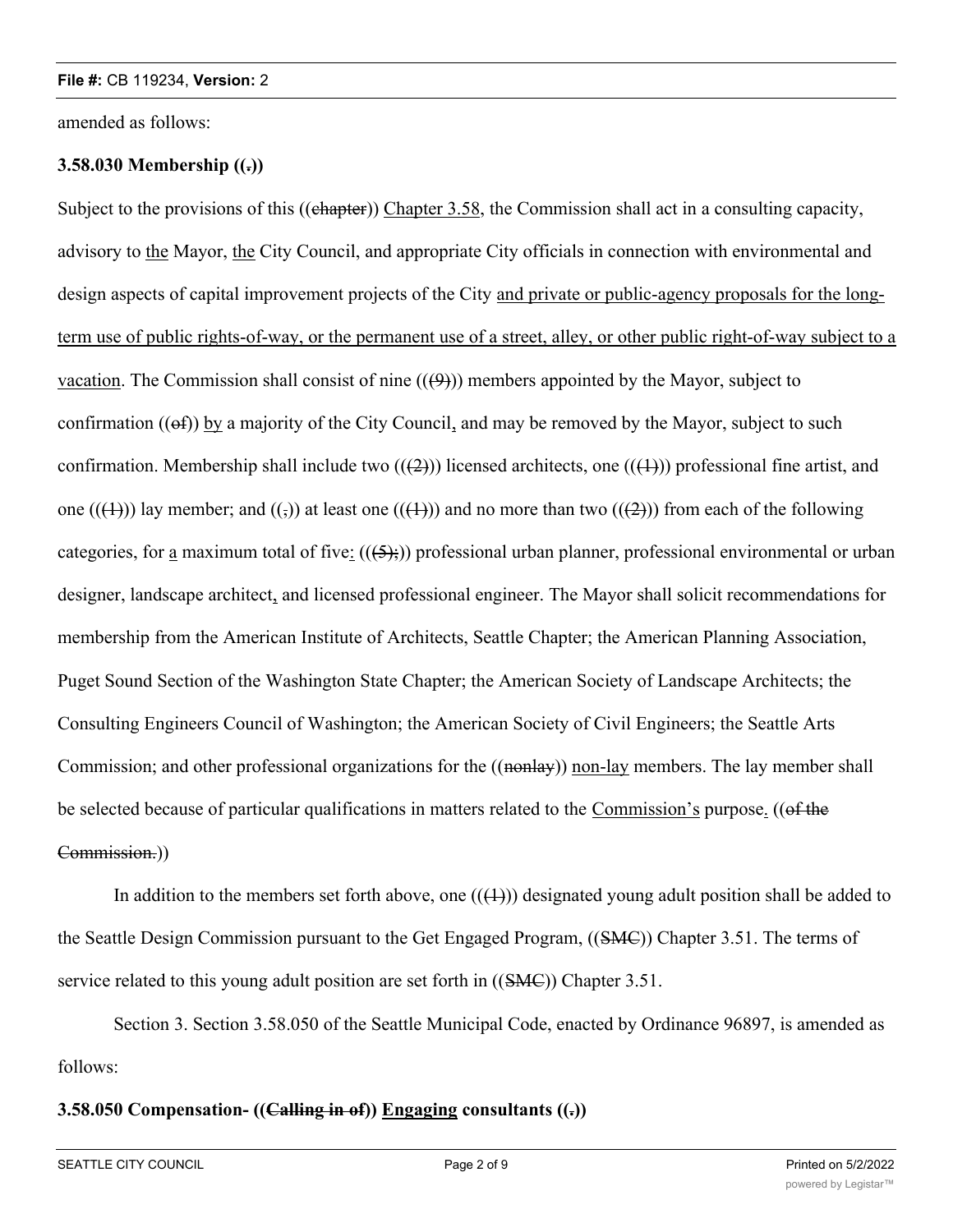A. Compensation for the professional ((and)) or skilled services rendered by members of the Commission  $(\cdot, \cdot)$  while serving in a consultant capacity to the City in meeting sessions  $(\cdot, \cdot)$  shall be ((at the rate of Twenty-five Dollars  $(\$25.00)$ )  $\$25$  for each hour, including the time of travel to Commission meetings, provided  $((\frac{1}{2}however))$  that the total compensation  $((\frac{1}{2}hawear)$  become due and payable)) paid to any member shall not exceed ((Two Hundred Dollars (\$200))) \$200 for any one  $((+))$  day in meeting sessions of the Commission. Commission members shall be reimbursed for actual costs incurred by them in ((performance of)) performing the duties of the Commission including the cost of travel to Commission meetings. Members of the Commission shall not participate on a design team under consideration for appointment by the Commission  $((\frac{1}{2})^2)(\frac{1}{2})^2$ )) or be recommended for appointment by the Commission for a design contract.

B. Subject to prior approval by the ((City)) Executive Director of the Seattle Design Commission, the Commission may ((from time to time call in special)) retain consultants to advise the Commission. ((Such)) The consultants shall be chosen by the Commission for their recognized competence and experience in ((the planning and design of specific projects, or for their overall particular competence in the design of public works )) evaluating and advising on the matter before the Commission. All costs related to engaging the consultants shall be paid by the applicant whose proposal necessitated the need for the consulting services.

Section 4. Section 3.58.080 of the Seattle Municipal Code, last amended by Ordinance 120479, is amended as follows:

## **3.58.080 Advisory duties ((.))**

The advisory and review function of the Commission shall include:

A. ((Study of)) Studying capital improvement projects ((prior to commencement of)) before design starts and ((formulation of)) formulating recommended aesthetic, environmental, and design principles and objectives that the Commission believes should be sought in ((the development of)) developing the project. These recommendations should be discussed with the project designers and appropriate City officials ((prior to commencement of)) before starting design work.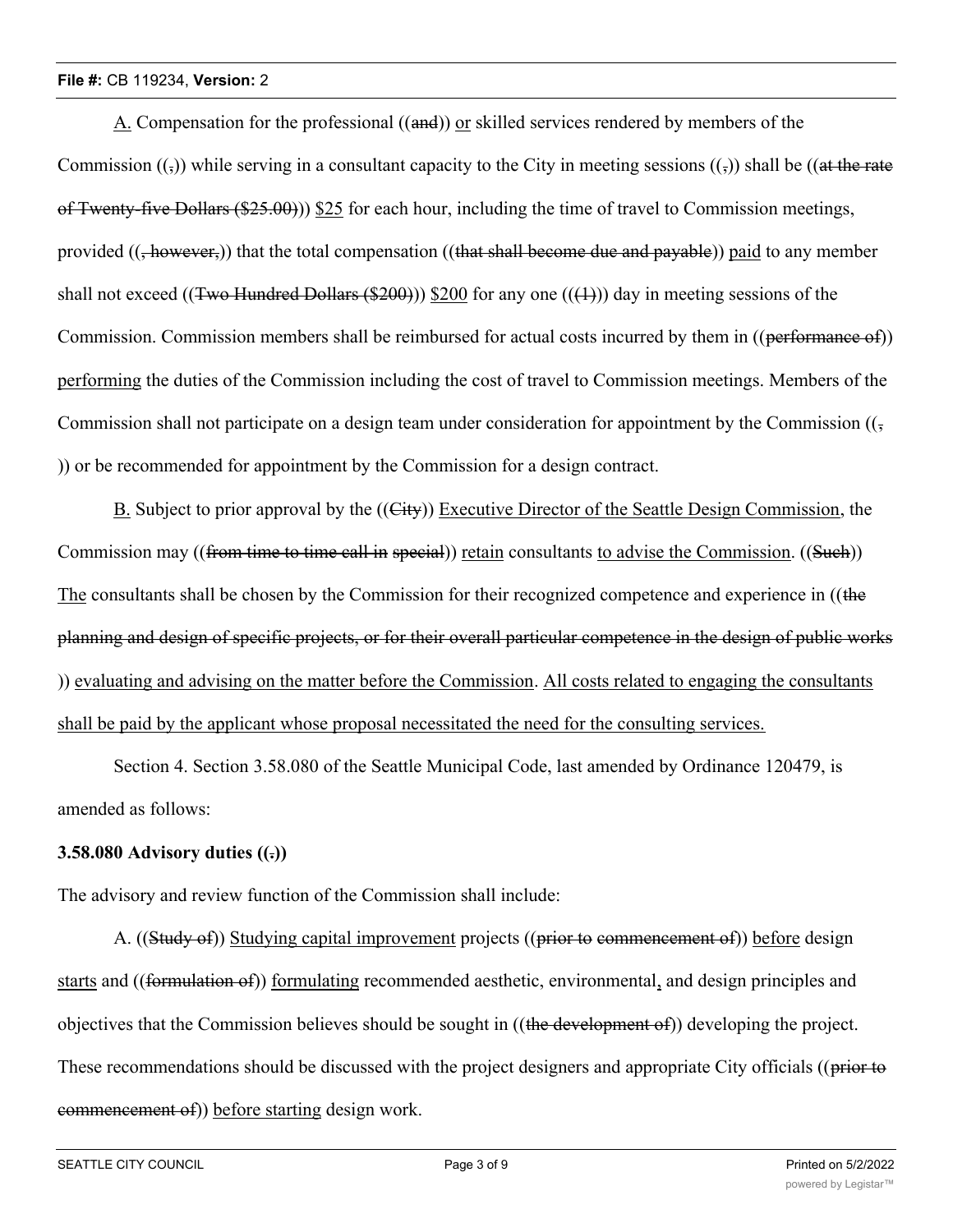#### **File #:** CB 119234, **Version:** 2

B. ((Review of)) Reviewing capital improvement projects ((from time to time)) during the design period and ((recommendation for)) recommending approval or changes upon ((completion of)) completing the schematic design phase, the design development phase, and the construction document phase. It shall be the Commission's function ((of the Commission)) to advise and assist the project designer and appropriate City officials in ((the development of)) developing the project. The Commission may recommend changes in the project designer's work or ((may)) recommend approval. Commission review of the construction document phase shall mean review relative to compliance with previously-determined environmental and aesthetic objectives.

C. ((Assist)) Assisting City officials in selecting project designers. At the request of the City department with responsibility for ((management of)) managing a capital improvement project, individual Commission members shall serve on the selection panel that recommends design services for ((the execution of such)) executing the projects.

D. Reviewing requests for street, alley, or other public place vacations pursuant to Chapter 15.62; skybridge petitions pursuant to Chapter 15.64; or other above-grade significant structure term permit applications pursuant to Chapter 15.65. The Commission shall provide the Council with a recommendation on the proposed application or petition and any proposed public benefits associated with a petition.

Section 5. Section 3.58.090 of the Seattle Municipal Code, last amended by Ordinance 124919, is amended as follows:

## **3.58.090 Fees and charges for Design Commission review**

 $((A))$  The Commission is authorized to charge fees pursuant to Section  $((22.900D.170))$  22.900G.080.

((B. The Commission in its discretion, with the concurrence of the City Budget Director, may waive its fee under subsection 3.58.090.A, in whole or in part, in the following circumstances:

1. Whenever Commission fees, if charged, would be disproportionate to the sums available and could cause abandonment for the following types of projects: artworks, projects funded by grants and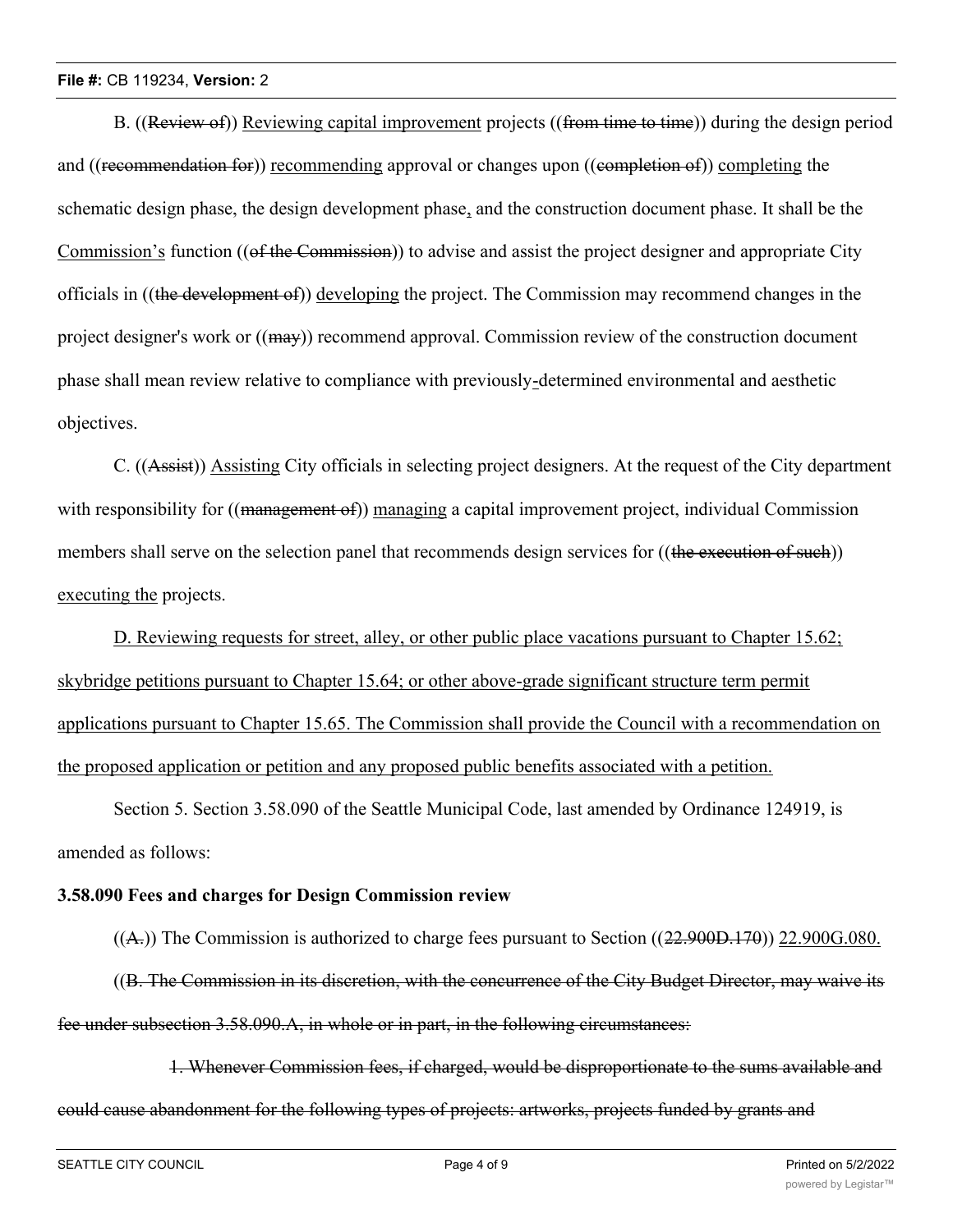donations, neighborhood self-help projects undertaken by volunteers and nonprofit organizations, and for small capital improvements.

2. For Low-income and Special Needs Housing Projects Subject to Design Commission Review. The Commission may require a deposit of its fee before reviewing a project or giving its advice.

C. The Commission shall charge fees for its review of City departments' capital improvement projects as set forth in subsections 22.900G.080.A through 22.900G.080.D.))

Section 6. A new Section 3.58.100 is added to the Seattle Municipal Code as follows:

#### **3.58.100 Public Benefits Subcommittee**

A. The Commission may convene a Public Benefit Subcommittee to review public benefit proposals related to petitions for vacations of public rights-of-way and make recommendations to the full Commission regarding the proposals. The subcommittee will evaluate petitioner-initiated proposals that include public benefit features that do not require upgrading the public realm or creating open space, such as: affordable housing, financial payments to social service agencies, or financial payments to City agencies or other similar entities that provide job training or other similar programs.

B. The subcommittee will be comprised of Commission members, City staff, and additional members with expertise in community development, low-income housing, workers' rights, and other areas of relevant expertise not otherwise existing on the Commission. The Commission will recruit and appoint the additional members, following Commission rulemaking that establishes the recruitment and appointment process. The subcommittee will not comprise a quorum of Commission members.

C. When appropriate, the subcommittee will hold evening meetings as needed and accept public comment on the public benefit proposal before making a recommendation to the Commission.

Section 7. Section 22.900G.080 of the Seattle Municipal Code, last amended by Ordinance 125492, is amended as follows.

## **22.900G.080 Design Commission fees**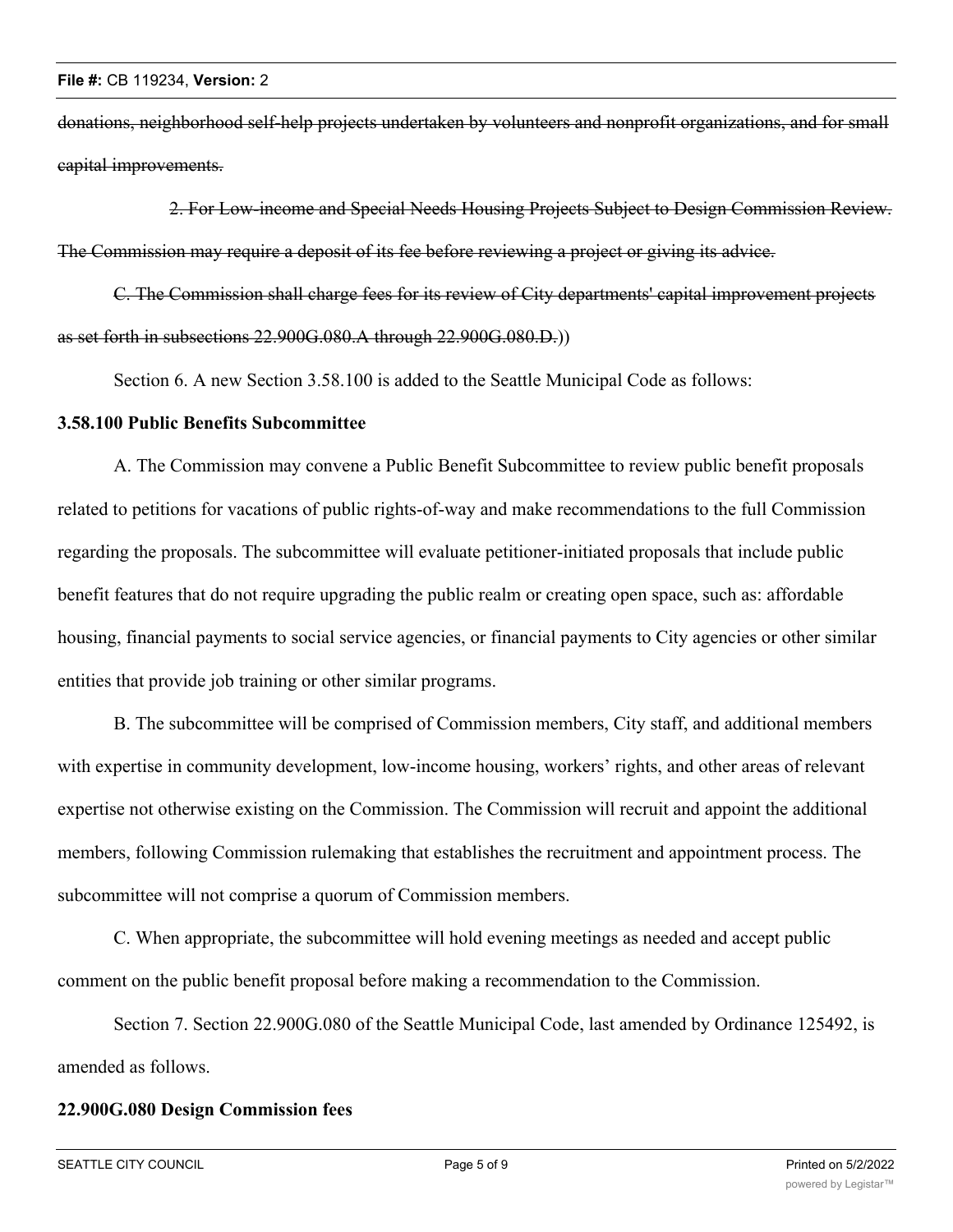((A. City Capital Improvement Projects, as Defined in Section 3.58.020. Design Commission fees shall be assessed at a rate of 0.3 percent of the construction cost for City capital improvement projects for which billing will commence on or before December 31, 1998, except as specified in subsections 22.900G.080.B and 22.900G.080.D. Billing will occur at the time of contract award by the Department of Finance, who will forward the bills to the Department for distribution to appropriate City departments. Payment will be made through a fund transfer to the Department Operating Fund.

B. Major City Capital Improvement Projects. Except as specified in subsection 22.900G.080.D, Design Commission fees shall be assessed at a rate of up to 0.3 percent of the construction cost for major City capital improvement projects (greater than \$10,000,000 construction budget) for which billing will commence on or before December 31, 1998. The fee shall be set through negotiations with the City Budget Director and the Design Commission. Billing shall occur in accordance with a schedule agreed upon by the City Budget Director and the Design Commission.

C. 1. For City capital improvement projects, as defined in Section 3.58.020, for which no billing commenced under subsections 22.900G.080.A or 22.900G.080.B on or before December 31, 1998, and that do not fall within an exception in subsection 22.900G.080.D, the City Budget Director, the Design Commission, and each affected City department will attempt to agree on that department's projects that are expected to be assessed by the Design Commission in the following year. If no agreement is reached by a date established by the City Budget Director, the City Budget Director will establish the list of such projects. The City Budget Director may establish the assessable appropriation of a City capital improvement below the actual appropriation in order that the project not be assessed an unduly high fee relative to the cost of the anticipated Design Commission review.

2. The City Budget Director will assess a uniform fee of up to one percent of the total of all departments' capital improvement project appropriations for those projects assessable for Design Commission fees. Such fee shall be set so as to be sufficient, when combined with other funding sources, to support the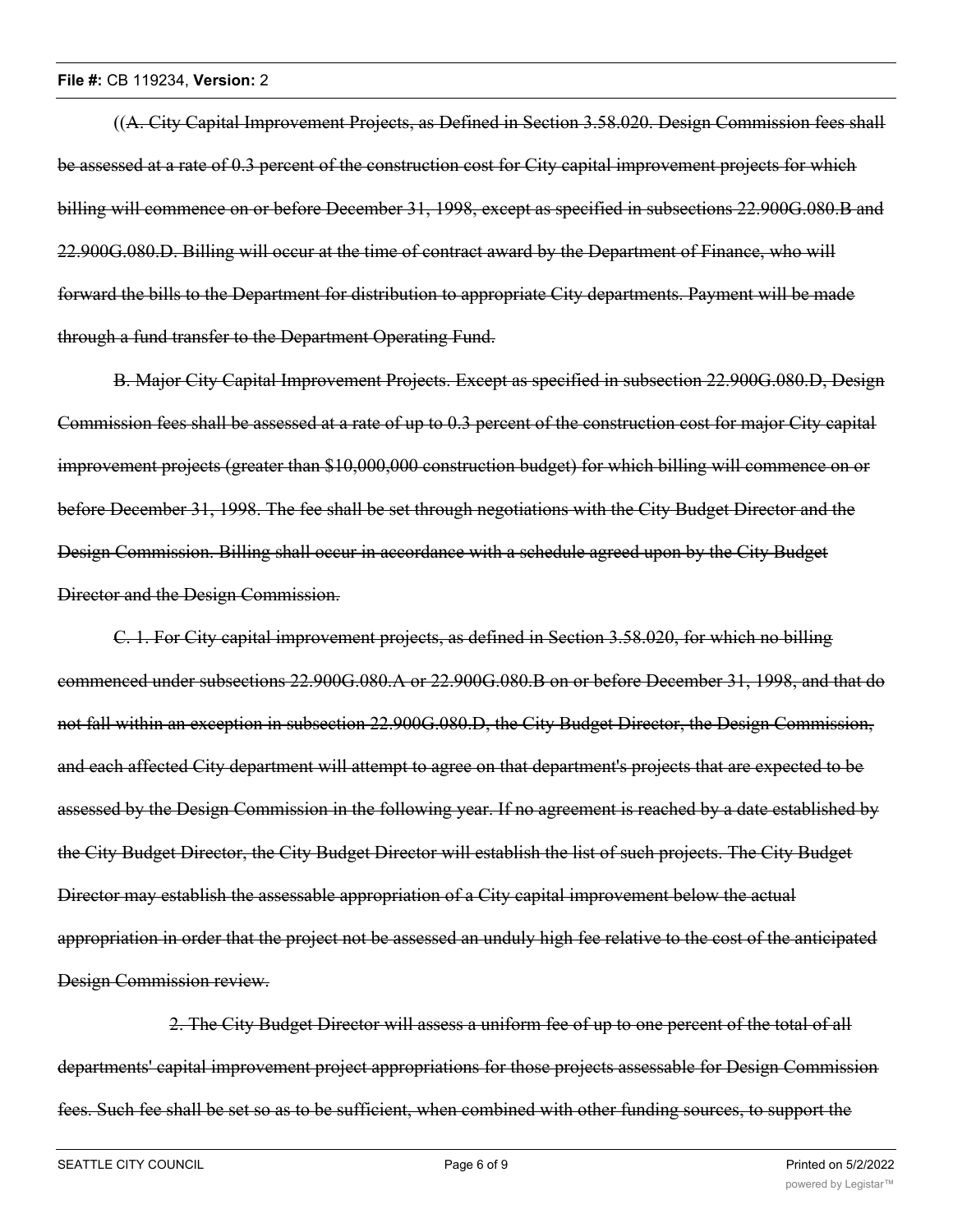anticipated costs of the Design Commission for the following year, but in no case shall the fee exceed one percent.

3. The Director of the Seattle Department of Construction and Inspections shall bill each department in the amount determined by the City Budget Director, and that amount shall be paid by fund transfer to the Department Operating Fund.

4. If a capital improvement project's appropriation has been included in a fee assessed under this section, but Design Commission review of that project is delayed into a future year, that appropriation amount shall not be counted again in the calculation of the fee for any future year. If review of a project on which a fee has been assessed under this subsection 22.900G.080.C is canceled, or if review commences on a project that, but for timeliness, would have been included but was not included in the calculation of a fee under this subsection 22.900G.080.C, the City Budget Director shall adjust the department's total assessable appropriation downwards or upwards, respectively, when establishing the subsequent year's fee.

D. Special exceptions.))

The Commission will bill non-City ((projects)) applicants seeking long-term or permanent use of a right of way through a street, alley, or other public place vacation pursuant to Chapter 15.62, a skybridge term permit pursuant to Chapter 15.64 or a significant structure pursuant to Chapter 15.65 at the hourly rate of \$112 an hour per Commissioner for subcommittee review, or \$791 an hour for full Commission review. Billing will be sent to the Seattle Department of Transportation for inclusion in the plan review costs charged to the applicant or will be billed directly to the applicant by the Seattle Department of Transportation. For projects billed through the Seattle Department of Transportation, applicant payments made to the Seattle Department of Transportation will be transferred from the Transportation Fund to the Office of Planning and Community Development to support the Commission's work. ((, except that fees))Fees may be waived, in whole or in part, at the discretion of the Commission with the concurrence of the City Budget Director in the following circumstances:

1. ((Whenever)) When Commission fees, if charged, would be disproportionate to the sums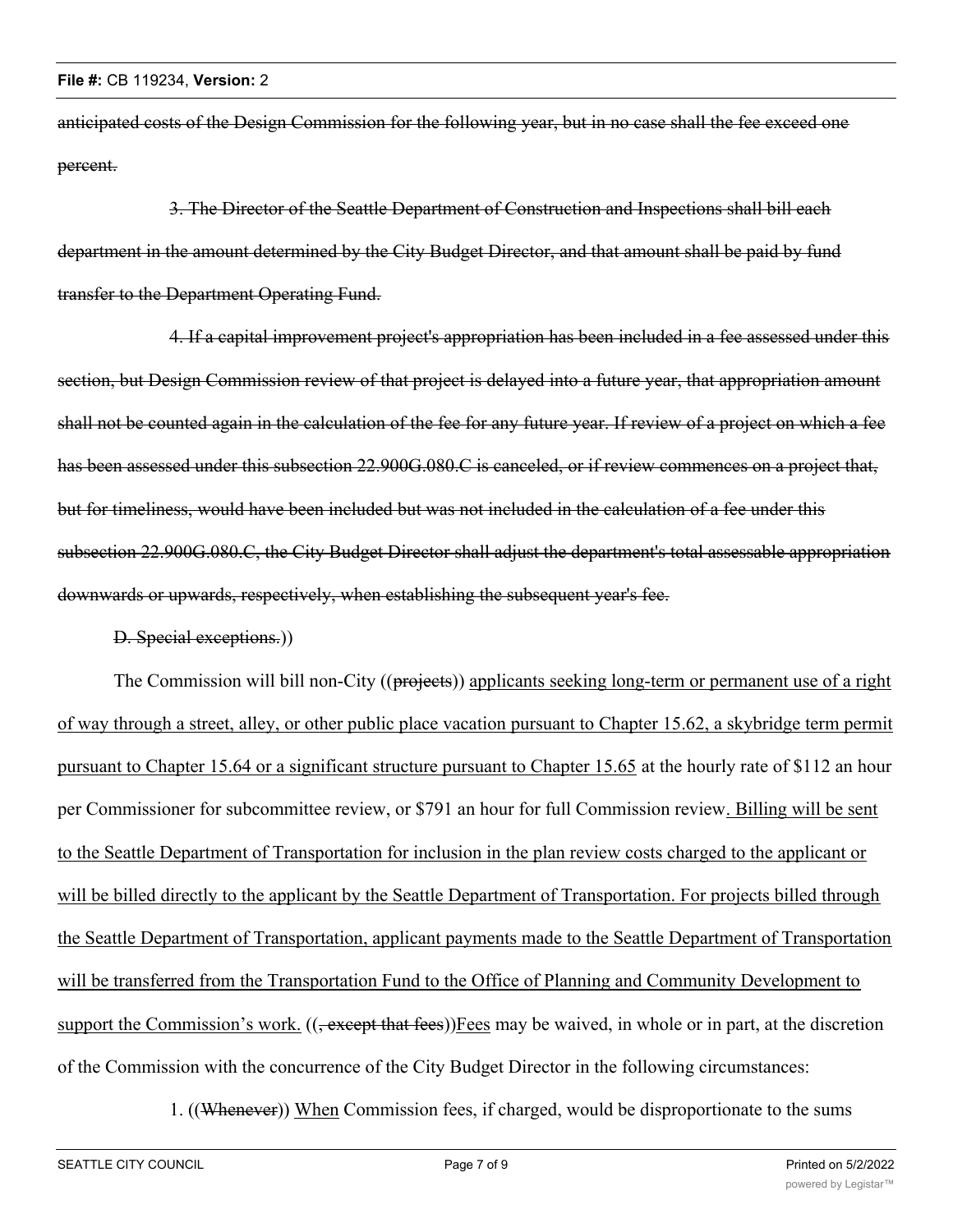available for the project and could cause abandonment of the project for the following types of projects: artworks, projects funded by grants and donations, neighborhood self-help projects undertaken by volunteers and nonprofit organizations, and small public agency capital improvements;

2. For low-income and special needs housing projects subject to ((Design)) Commission review.

((E. Street use permit reviews. Street use permit reviews, which are required before issuance of a street use permit for improvements within the public right-of-way, will be billed at the hourly rate of \$112 an hour per Commissioner for subcommittee review, or \$794 an hour for full Commission review. Billing will be sent to the Seattle Department of Transportation for inclusion into the plan review costs charged to the applicant, or be billed directly by the Department. For those projects billed through the Seattle Department of Transportation, payment will be made by a fund transfer from the Transportation Fund to the Department Fund from funds paid by the applicant.

F. Early Master Use Permit stage or projects outside City contract process. For design review at an early Master Use Permit stage or for projects outside The City of Seattle contract award process, Design Commission fees will be billed by the Department at an hourly rate of \$112 an hour per Commissioner for subcommittee review, or \$791 an hour for full Commission review.))

Section 8. This ordinance shall take effect and be in force 30 days after its approval by the Mayor, but if not approved and returned by the Mayor within ten days after presentation, it shall take effect as provided by Seattle Municipal Code Section 1.04.020.

Passed by the City Council the \_\_\_\_\_\_\_ day of \_\_\_\_\_\_\_\_\_\_\_\_\_\_\_\_\_\_\_\_\_\_\_\_, 2018, and signed by me in open session in authentication of its passage this day of  $\qquad \qquad$ , 2018.